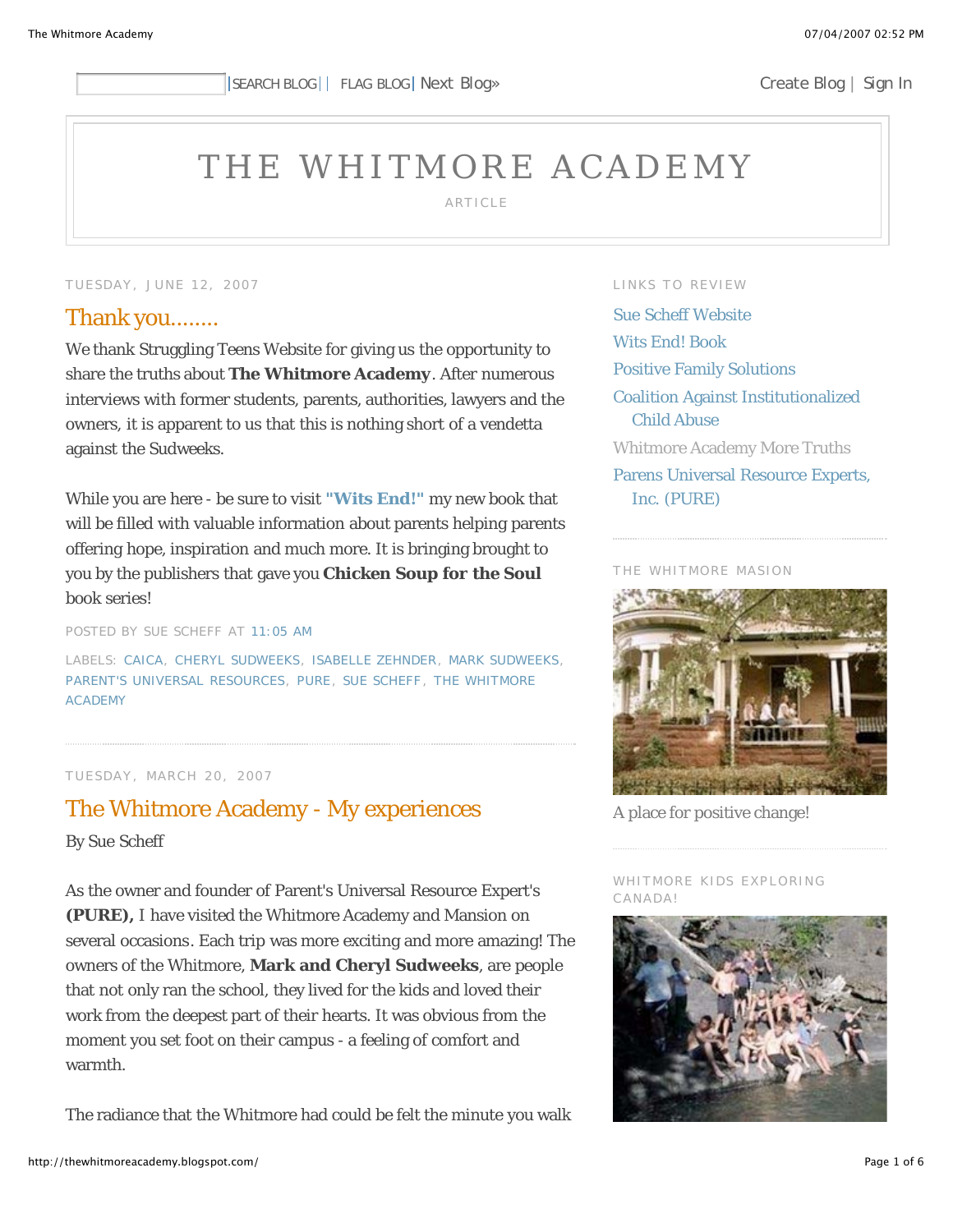through the front doors of the mansion. It is a sense of peace and serenity. Mark and Cheryl have literally helped hundreds of families and kids in *over 30 years* and never an allegation of child abuse or neglect. Families are still in touch with Mark and Cheryl today - they remember who **gave them hope and direction at a time of darkness**. It was the love of the The Whitmore Academy that changed so many lives!

Yes - that is what **The Whitmore** gave to so many families for so many years......

So when I heard of the claims of abuse - I immediately looked very closely at this - contacted many of the families that had been there in **previous years** as well as current parents. I heard a consistent story of a disgruntled mother that was angry that her daughter may disclosing too much about their home life. As a parent that had a daughter that went through a difficult time, I understand these kids can "tell stories" - but if you know the story is false - you have nothing to worry about. Not in this case - it seemed this mother had something to hide.

I then spoke with the Attorney Generals office and found out they had no findings, however it was true the mother was constantly calling and complaining. After interviewing kids and parents, there still was nothing. Except this mother that wanted to cause trouble to keep her secret from coming out.

At this point I was satisfied that the mother's complaints were **unjustified**. Furthermore, it was told through one of the kids that the mother was offering money to the kids to make up stories about Mark and Cheryl - this is hearsay - but it was making sense to me. Obviously, this mother was desperate to keep her private life private.

Ironically, I knew this mother and actually gave her the Whitmore and another program to consider for her daughter. Unbeknownst to me she dropped her daughter off at the Whitmore while Mark and Cheryl were out of town. From what I understand, she was desperate to get rid of her daughter - although the Sudweeks asked if they could wait until they were back from a trip - the mother could not. So the Sudweeks had their daughter meet the very young teen at the Mansion and bring her to their trip.

Now this got me thinking what was the rush? It was almost like the

#### CHERYL SUDWEEK (OWNER OF THE WHITMORE)



Taking the kids for ice cream....

WHITMORE KIDS VISITING NASA



WHITMORE KIDS ENJOYING A DAY RIDING!

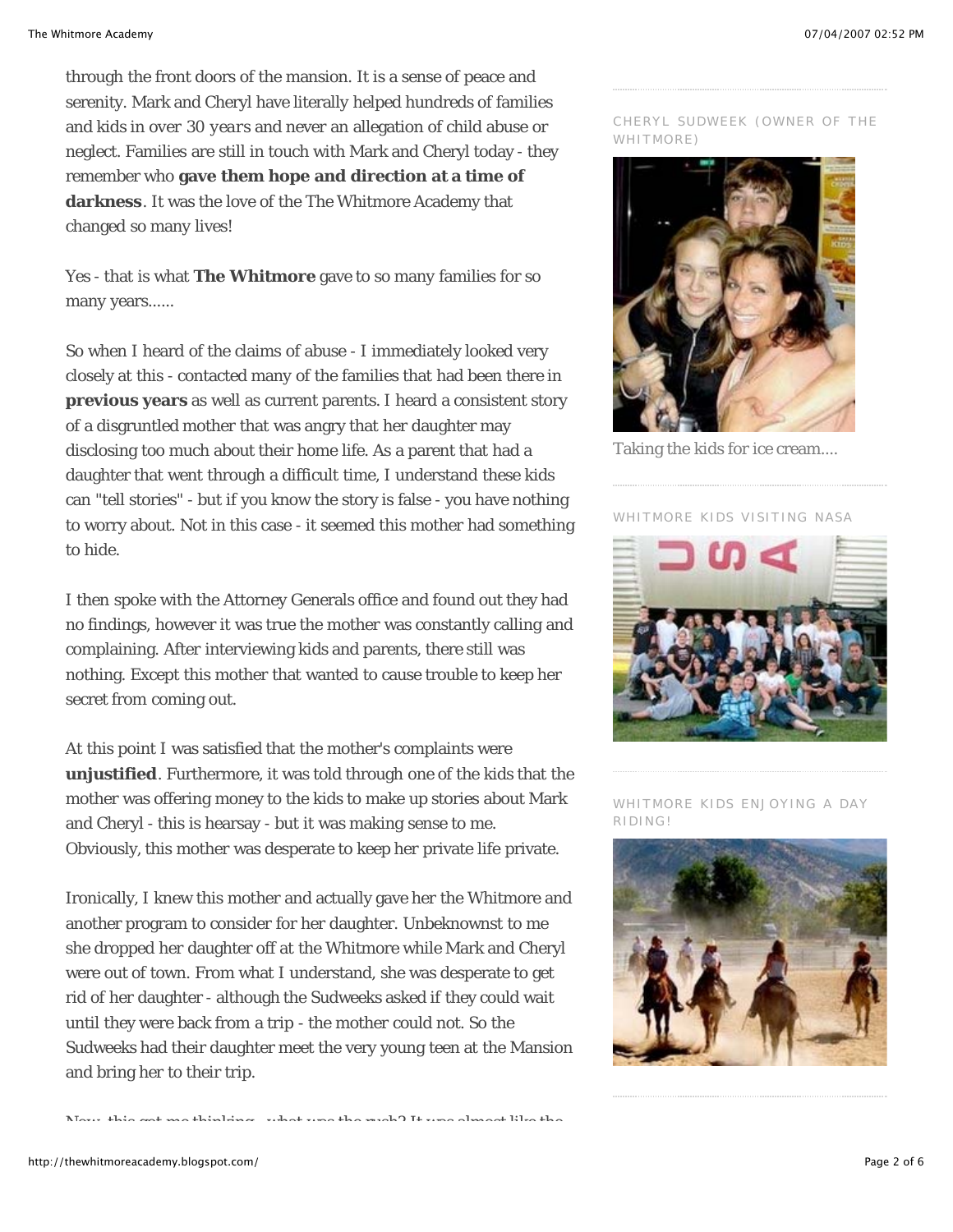Now, this got me thinking - what was the rush? It was almost like the mother had a party to get to or something. Shortly there after is when the trouble began. This little girl had stories to tell and it seems the mother didn't want these stories disclosed.

Now I wonder what that secret was that the daughter had about the mother? If it was a lie the daughter was telling or manipulation, then the mother would have nothing to worry about - right? But is seems there was more truth than not to the story.

No matter what it is/was - all of this lead to a civil lawsuit instigated by this mother, and she got others to join (it is hearsay she may have offered them money or promised they could get a good settlement make money off this lawsuit), but as soon as she found out she would have to be *deposed* - and probably **EXPOSED** - she **withdrew** from the lawsuit!

What a mess - in the end - the most beautiful program to help families is closed since it has to handle the legal mess this mother caused, in my opinion, rather than tending to the hundreds of families it could be helping.

## **I have been criticized for standing by the Whitmore - but I assure you, I had a daughter abused in a program, I would never place a child in any danger after what I have been through.**

There will be a detailed investigative report coming out soon, and I am confident you will come to the same conclusion. It is a shame such wonderful people like Mark and Cheryl Sudweeks has to endure the wrath of this *vindictive* person.

At the end of the day, Mark and Cheryl will always be who they are and will always be able to share their love and knowledge to help others through hard times. No one will ever be able to take that from them.

Stay tuned for more details......

PURE - www.helpyourteens.com Sue Scheff - www.suescheff.com The Whitmore Up Close and Personal www.whitmoreacademy.blogspot.com

HORSES WERE A PART OF THE WHITMORE



that helped many teens through difficult times.

STUDENTS HAVE DESCRIBED THIS MOTHER WITH A SECRET



as Cruella De Vil

CRUELLA DE VIL



Her emails are telling....

BLOG ARCHIVE

 $2007(2)$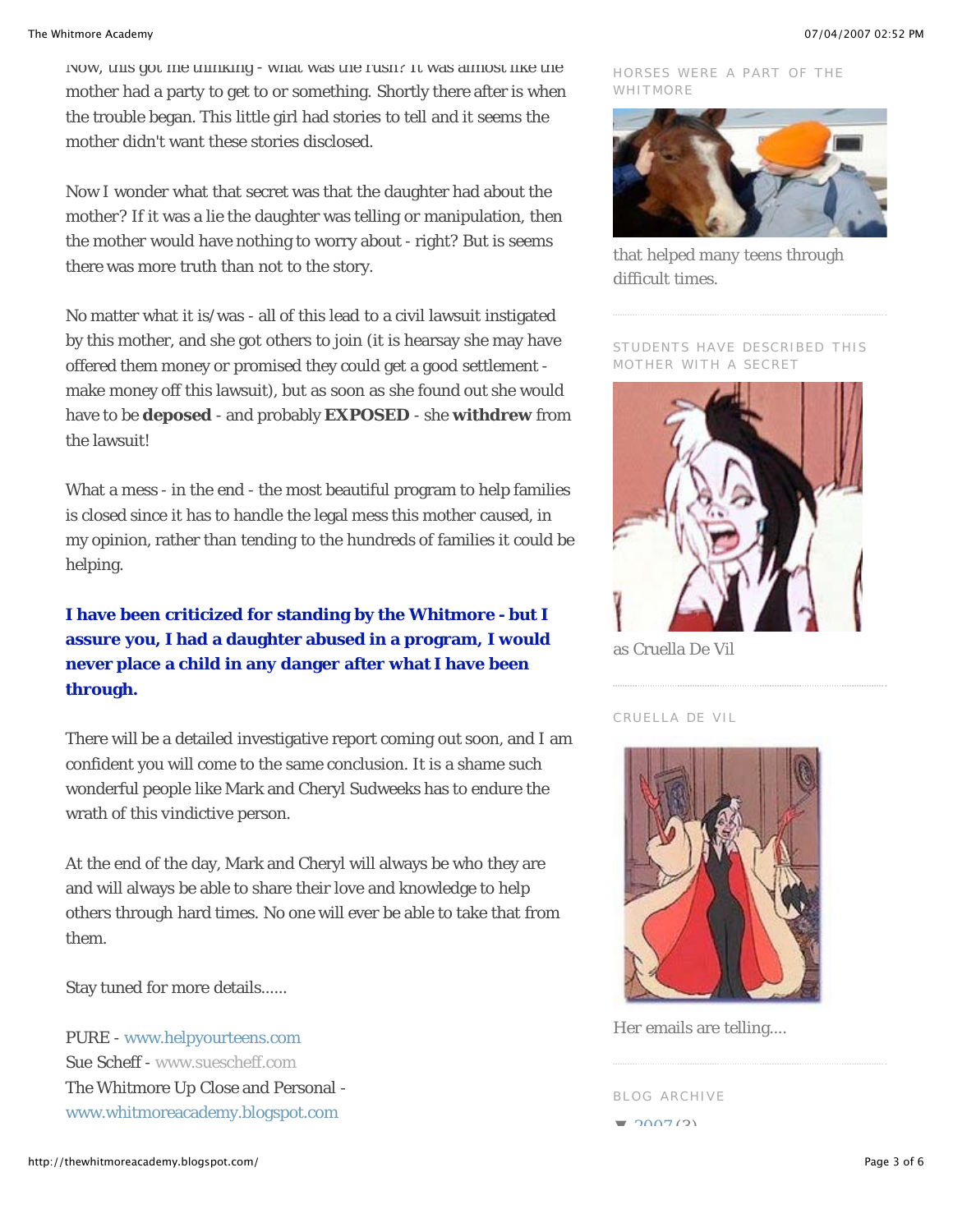Disclaimer: This blog does not represent or endorse the accuracy or reliability of any of the information, content collectively, contained on, distributed through, or linked, downloaded or accessed from any of the services contained on this blog. The information in this blog is based on interviews with victims and parents, information from government officials, and lawyers. None of the contributors, sponsors, administrators or anyone else connected with this blog in any way whatsoever can be responsible for the appearance of any inaccurate or libelous information contained in this blog. All information provided using this blog is only intended to be general summary information to the public.

POSTED BY SUE SCHEFF AT 3:59 PM

LABELS: CHERYL SUDWEEKS, MARK SUDWEEKS, SUE SCHEFF, THE WHITMORE ACADEMY

#### SUNDAY, MARCH 18, 2007

# The Whitmore Academy - The SECRET! Shhh....

Coming Soon - This Blog will outline how one mother who desperately tried to keep her **SECRET** of her **XXX activities** quiet - set out to destroy a program that for over 30 years helped hundreds of youths and their families.

Information will be taken from testimony and evidence compiled in the lawsuit.

It is an example of how money can create evilness - and the evilness can ruin lives and families.

The ironic twist to the story is the mother that so desperately wanted the school closed, withdrew from the lawsuit when she was told she would have to be deposed. We all still wonder **"What does she have to hide?" Maybe her daughter was telling the truth about her? Stay tuned!** 

**Sneak Peak of what this San Antonio mother has to hide: http://web.archive.org/web/20040430094043/http:/www.sw ingersdateclub.com/profiles/profile\_HONKER60GIRL\_3904 05451032\_SDC.html If you click to hear the voice - you need to activate it - you will soon realize this San Antonio Swinger (multiple sex partners) didn't want her daughter telling what**

- $V ZUUI (3)$ 
	- $\blacktriangledown$  June (1)
		- Thank you........
	- $\blacktriangleright$  March (2)



#### ABOUT ME

#### **SUE SCHEFF**

My Book "Wits End!" will be released in 2008. Published by the people that brought you Chicken Soup for the Soul series. Pre-order now at www.witsendbook.com

#### VIEW MY COMPLETE PROFILE







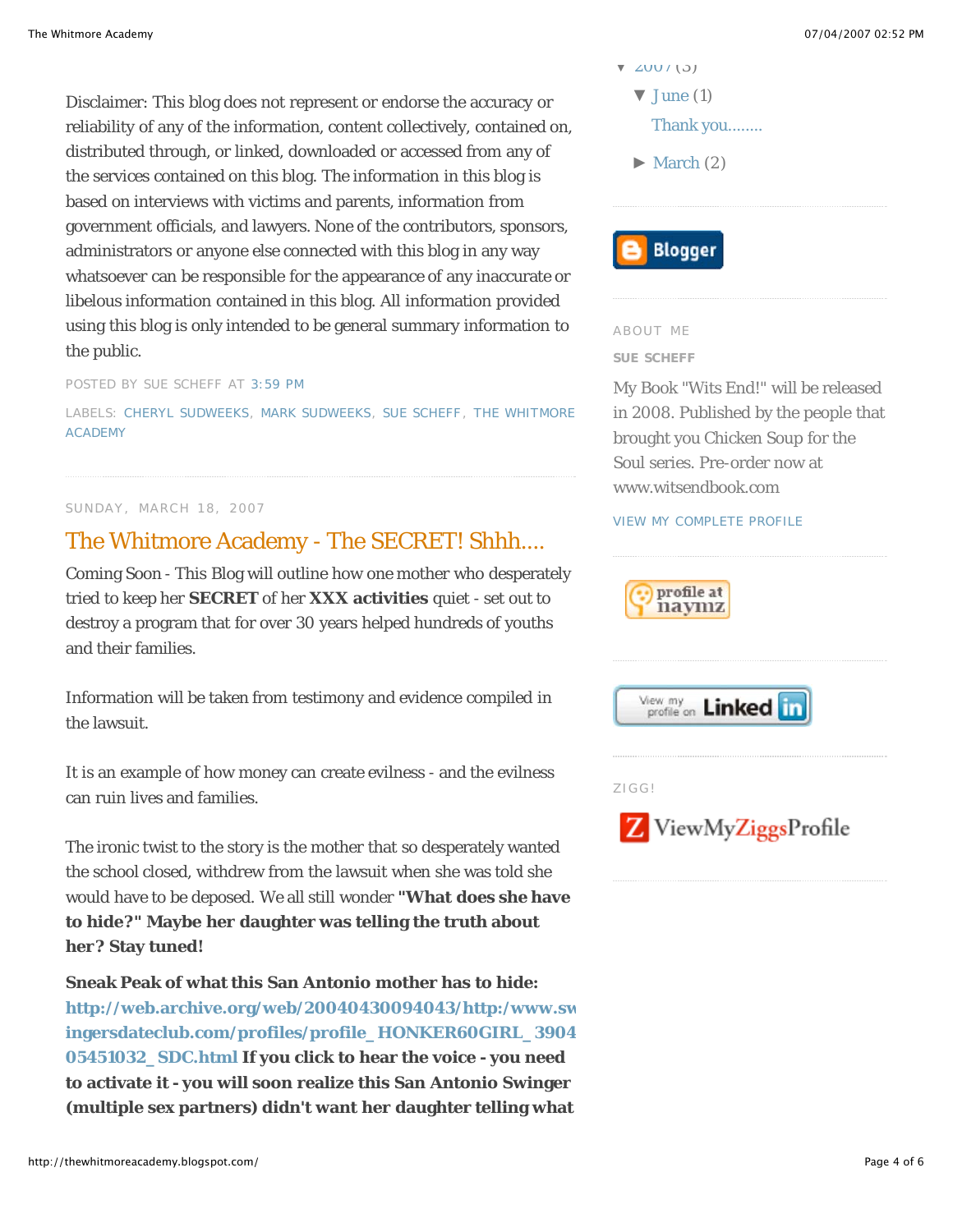**goes on behind closed doors of their Texas home.**

**It is obvious why this mother has a grudge against me claiming I told her to go to Whitmore - when in reality as outlined in emails and a letter from my attorney - I gave her choices! She, as a parent, chose Whitmore Academy - and since Whitmore did their job so well - her daughter felt safe in disclosing her family secrets! That was the beginning of the demise of the Whitmore in my opinion. All to keep this secret - Cruella De Vil (aka San Antonio parent) destroyed many lives.**

The names and locations will be changed to protect minors and privacy issues, but we believe that it will give you a **birds-eye of view of how dangerous the Internet is when people use their computer to spread HATE**.

It will be the opinions of the authors based on their first hand investigations.

#### **The Whitmore Academy - Up Close and Personal**

http://www.whitmoreacademy.blogspot.com/

Disclaimer: This blog does not represent or endorse the accuracy or reliability of any of the information, content collectively, contained on, distributed through, or linked, downloaded or accessed from any of the services contained on this blog. The information in this blog is based on interviews with victims and parents, information from government officials, and lawyers. None of the contributors, sponsors, administrators or anyone else connected with this blog in any way whatsoever can be responsible for the appearance of any inaccurate or libelous information contained in this blog. All information provided using this blog is only intended to be general summary information to the public.

POSTED BY SUE SCHEFF AT 2:55 PM

LABELS: CHERYL SUDWEEKS, MARK SUDWEEKS, WHITMORE ACADEMY, WHITMORE MANSION

Subscribe to: Posts (Atom)